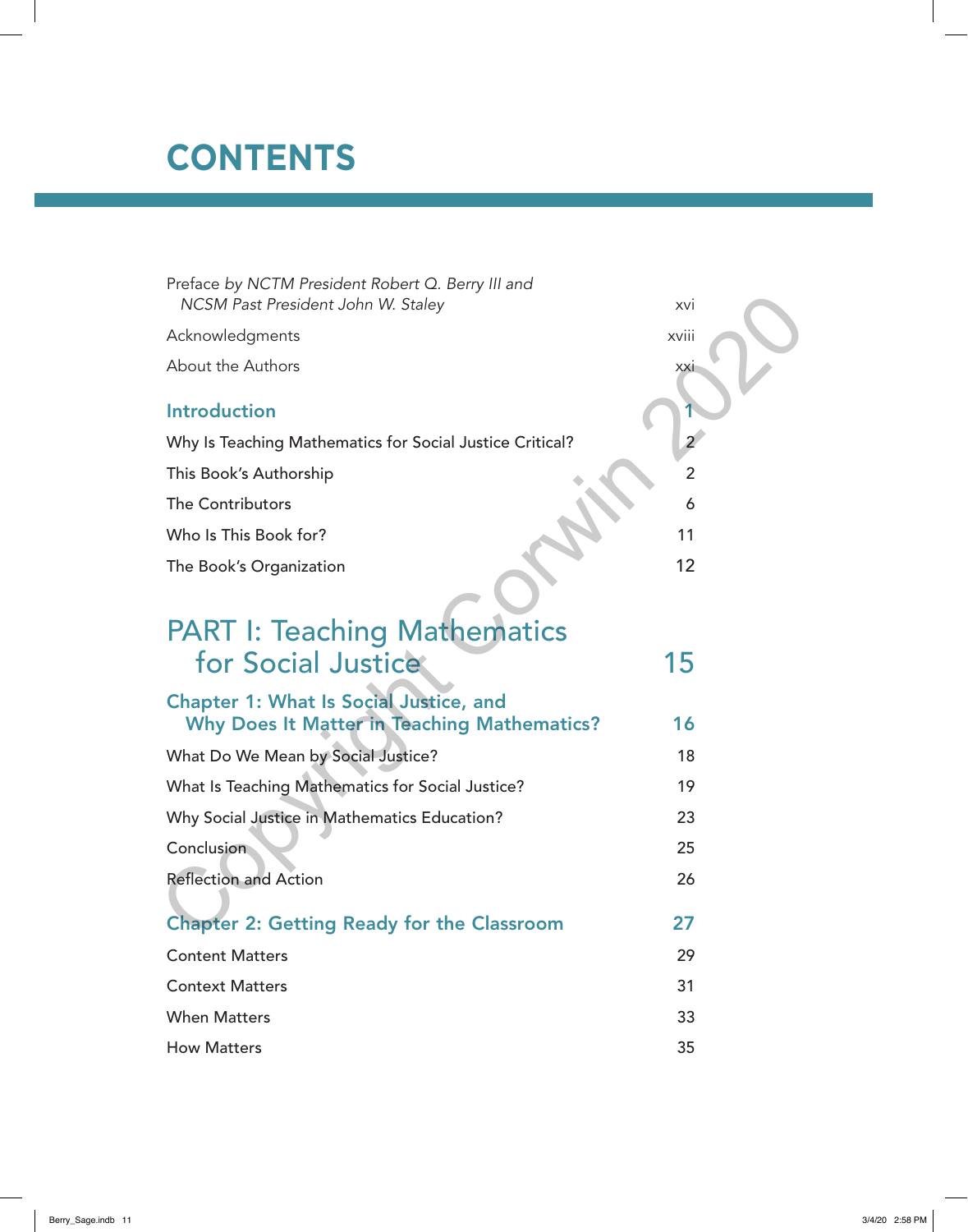| Responding to Pushback or Backlash                                                 | 38 |
|------------------------------------------------------------------------------------|----|
| Conclusion                                                                         | 38 |
| <b>Reflection and Action</b>                                                       | 39 |
| <b>Chapter 3: Instructional Tools for</b><br>the Social Justice Mathematics Lesson | 40 |
| <b>Establishing Goals</b>                                                          | 40 |
| <b>Assessing Purposefully</b>                                                      | 44 |
| <b>Teaching Equitably</b>                                                          | 48 |
| <b>Managing Discourse</b>                                                          | 49 |
| Conclusion                                                                         | 55 |
| <b>Reflection and Action</b>                                                       | 56 |
| <b>Chapter 4: Teaching the Social Justice</b><br><b>Mathematics Lesson</b>         | 57 |
| Social Justice Mathematics Framework                                               | 58 |
| Element 1: Equitable Mathematics Teaching Practices                                | 58 |
| Element 2: Authentic, Challenging Social and<br>Mathematical Question or Concern   | 59 |
| Element 3: Social and Mathematical Understanding                                   | 59 |
| Element 4: Social and Mathematical Investigation                                   | 60 |
| Element 5: Social and Mathematical Reflection                                      | 60 |
| Element 6: Action and Public Product                                               | 60 |
| Planning to Implement a SJML                                                       | 61 |
| Common Structures for all SJMLs                                                    | 62 |
| Using the Lesson Overview to Plan                                                  | 63 |
| Final Thoughts on Planning to Implement                                            | 68 |
| Last Words Before You Go Teach                                                     | 69 |
| Conclusion                                                                         | 70 |
| <b>Reflection and Action</b>                                                       | 70 |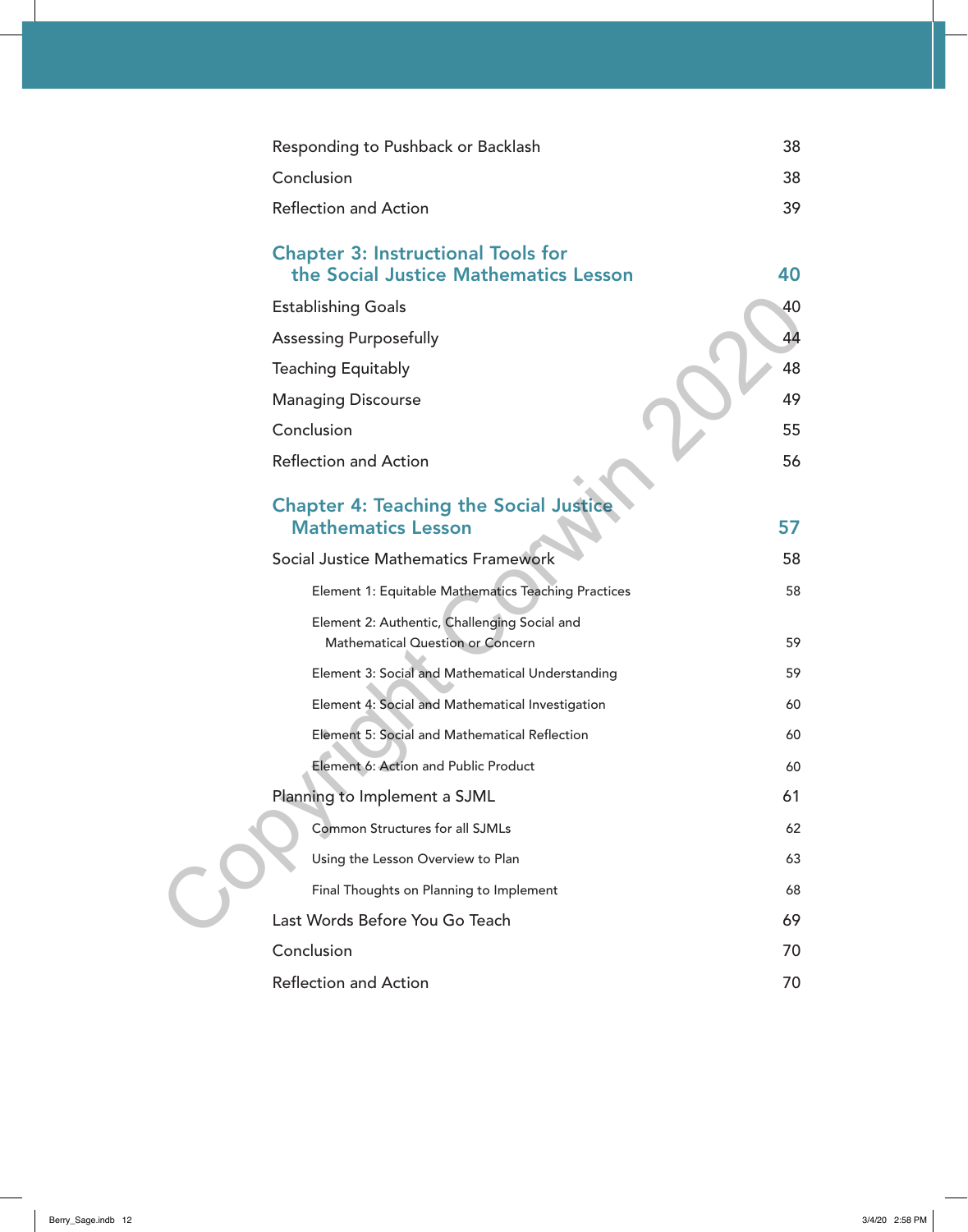| <b>PART II: Social Justice</b>                                                                                |     |
|---------------------------------------------------------------------------------------------------------------|-----|
| <b>Mathematics Lessons</b>                                                                                    | 73  |
| <b>Chapter 5: Number and Quantity</b>                                                                         | 74  |
| 5.1 The Mathematics of Transformational<br>Resistance by Mary Candace Raygoza                                 | 75  |
| 5.2 Do Just Some Students Take Honors Courses?<br>by Basil M. Conway IV                                       | 81  |
| 5.3 Listen to GLSEN by Bryan Meyer and John W. Staley                                                         | 89  |
| 5.4 Estimated Wealth Distribution in the United<br>States and the World by Enrique Ortiz                      | 99  |
| <b>Chapter 6: Algebra and Functions</b>                                                                       | 109 |
| 6.1 Children at the Border: Looking at the Numbers by Samantha<br>Fletcher and Holly Anthony                  | 110 |
| 6.2 Climate Change in Alaska by Basil M. Conway IV                                                            | 119 |
| 6.3 Culturally Relevant Income Inequality by Andrew Reardon                                                   | 127 |
| 6.4 Intersectionality and the Wage Gap by Stacy R. Jones,<br>Carlos Nicolas Gomez, Hilary Tanck, and Eric Siy | 132 |
| 6.5 Literacy: What Matters and Why? by Frances<br>Harper and Sheila Orr                                       | 138 |
| 6.6 What's a Fair Living Wage? by Frances Harper                                                              | 148 |
| 6.7 What's the Cost of Globalization? by Allyson Hallman-<br>Thrasher and Rachael Eriksen Brown               | 153 |
| <b>Chapter 7: Statistics and Probability</b>                                                                  | 160 |
| 7.1 A False Positive by Bryan Meyer and Brian R. Lawler                                                       | 161 |
| 7.2 Are You a Citizen? 2020 Census by Travis<br><b>Weiland and Lisa Poling</b>                                | 167 |
| 7.3 "BBQ Becky," Policing, and Racial Justice by<br>Mary Candace Raygoza and Laura Gorrin                     | 176 |
| 7.4 Do Postal Codes Predict Test Scores? by Allyson Lam                                                       | 182 |
| 7.5 Humanizing the Immigration Debate<br>by Ayse Ozturk and Stephen Lewis                                     | 188 |
| 7.6 Prison Population by Cristina Tyris                                                                       | 196 |
| 7.7 Sampling Disaster by Ginny Powell                                                                         | 202 |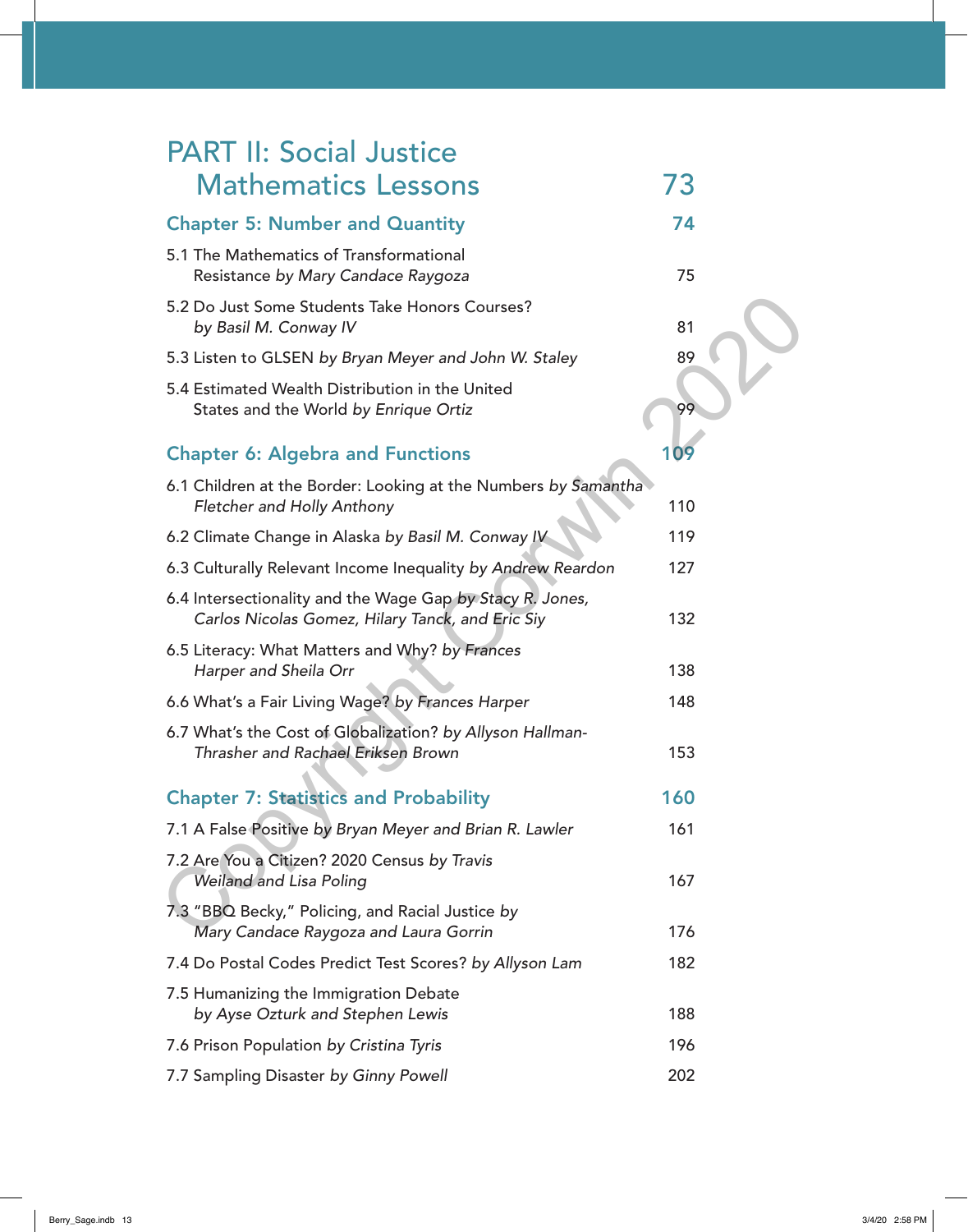| <b>Chapter 8: Geometry</b>                                                                                                  | 208 |
|-----------------------------------------------------------------------------------------------------------------------------|-----|
| 8.1 Bringing Healthy Food Choices to the<br>Desert by Shakiyya Bland                                                        | 209 |
| 8.2 Gerrymandering by Sven A. Carlsson                                                                                      | 218 |
| 8.3 Making Mathematical Sense of Food Justice by Jessica Davidson,<br>Steven Greenstein, Debasmita Basu, and Jules Davidson | 226 |
| 8.4 Paralympics by Hilary Tanck, Eric Siy,<br>Stacy R. Jones, and Carlos Nicolas Gomez                                      | 232 |
| <b>PART III: Next Steps</b>                                                                                                 |     |
| <b>Chapter 9: Advice From the Field</b>                                                                                     | 240 |
| <b>Successes Implementing SJMLs</b>                                                                                         | 240 |
| Planning for and Responding to Challenges                                                                                   | 242 |
| Additional Advice to Colleagues Implementing SJMLs                                                                          | 245 |
| Conclusion                                                                                                                  | 246 |
| The Value of Teaching Mathematics for Social Justice                                                                        | 247 |
| <b>Closing Thoughts from Our Contributors</b>                                                                               | 248 |
| <b>Chapter 10: Creating Social Justice</b><br><b>Mathematics Lessons for Your Own Classroom</b>                             | 249 |
| Setting a Framework for an Effective SJML                                                                                   | 249 |
| Element 1: Equitable Mathematics Teaching Practices                                                                         | 250 |
| Element 2: Authentic, Challenging Social and Mathematical<br>Question or Concern                                            | 251 |
| Element 3: Social and Mathematical Understanding                                                                            | 252 |
| Element 4: Social and Mathematical Investigation                                                                            | 253 |
| Element 5: Social and Mathematical Reflection                                                                               | 254 |
| Element 6: Action and Public Product                                                                                        | 255 |
| Summary                                                                                                                     | 256 |
| <b>Getting Started</b>                                                                                                      | 257 |
| Step 1: Learn About Relevant Social Injustices                                                                              | 258 |
| Step 2: Identify the Mathematics                                                                                            | 258 |